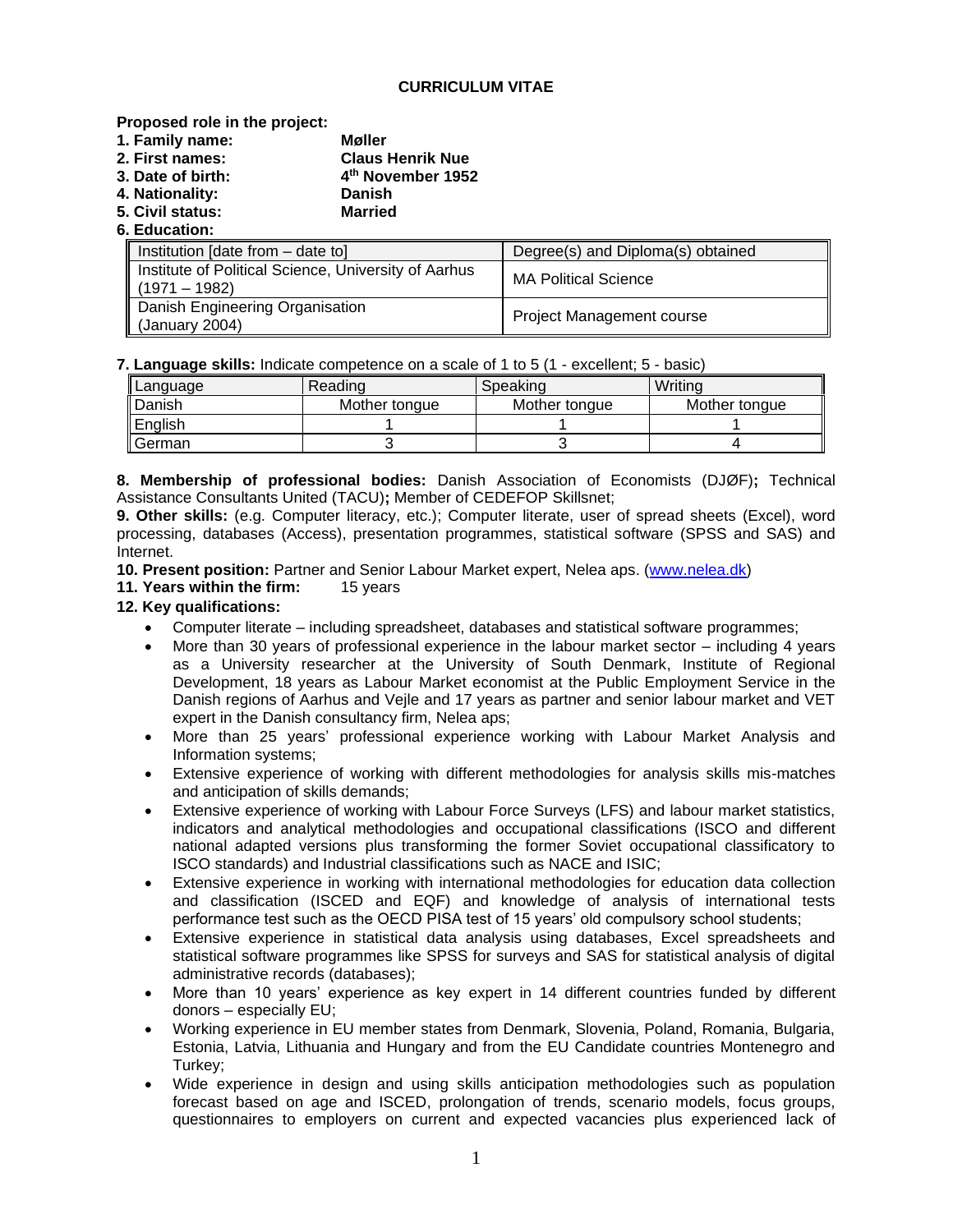qualified and labour; tracer studies of employment rate of graduates of VET and Active Employment Measures, benchmarking etc

- Extensive experience in capacity development programmes from Denmark, Georgia, Mongolia, Montenegro, Moldova, Kazakhstan, Romania, Bulgaria, Slovenia, Armenia, Poland and other countries;
- Experience as a Team Leader of international projects in Georgia, Montenegro, Mongolia, Moldova, Romania, Bulgaria, Russia and Poland plus experience from leading policy / research teams in Denmark and Turkey;
- Experience as key expert in 10 EU funded projects in Georgia, Montenegro, Mongolia, Moldova, Jordan, Kazakhstan, Romania, Turkey, Slovenia and Bulgaria;
- Mr. Moller has experience of Labour Market Information Systems (LMIS) from Denmark, Romania, Georgia and Slovenia and Educational Management Information Systems (EMIS) from Kazakhstan, Montenegro and Moldova;
- Experience in elaboration and management of Green Jobs Active Employment Measures (combining employment, training and environmental measures) from Denmark, the Baltic countries and Mongolia;

| <b>Country</b>           | Date: from (month/year) to (month/year)                                            |  |  |
|--------------------------|------------------------------------------------------------------------------------|--|--|
| Armenia                  | March 2001 - September 2001                                                        |  |  |
| Azerbaijan               | May to July 2018                                                                   |  |  |
| Bosnia & Herzegovina     | February and December 2000                                                         |  |  |
| <b>Bulgaria</b>          | January 1998 - December 1999, November 2001 - June 2002                            |  |  |
| China                    | August to October 2010                                                             |  |  |
| Estonia                  | April 2000 - December 2001                                                         |  |  |
| Georgia                  | May 2011 - December 2011, October 2019 - October 2023                              |  |  |
| Jordan                   | January to April 2014                                                              |  |  |
| Hungary                  | February 2003, May 2004 - June 2004                                                |  |  |
| Kazakhstan               | March 2011 to October 2013; May 2013 to August 2014                                |  |  |
| Latvia                   | April 2000 - December 2001                                                         |  |  |
| Lithuania                | December 1995                                                                      |  |  |
| Moldova                  | July 1998 - December 1999, April 2006 - January 2009; June 2014 - December<br>2015 |  |  |
| Mongolia                 | February 2009 - July 2010, April 2016 to June 2017                                 |  |  |
| Montenegro               | October 2016 - July 2017; February to June 2018                                    |  |  |
| Poland                   | April 1996 - December 1998, January 2002                                           |  |  |
| Republic of South Africa | June 1997 to June 1998                                                             |  |  |
| Romania                  | January- September 1997, April 1993 - April 1994, December 2007 - April 2008       |  |  |
| Russia                   | April 1999 - December 2003, July 2005                                              |  |  |
| Slovenia                 | March 2002 - December 2002                                                         |  |  |
| Turkey                   | April 2004 - March 2006                                                            |  |  |
| Ukraine                  | September 2000                                                                     |  |  |

### **13. Specific experience in the region:**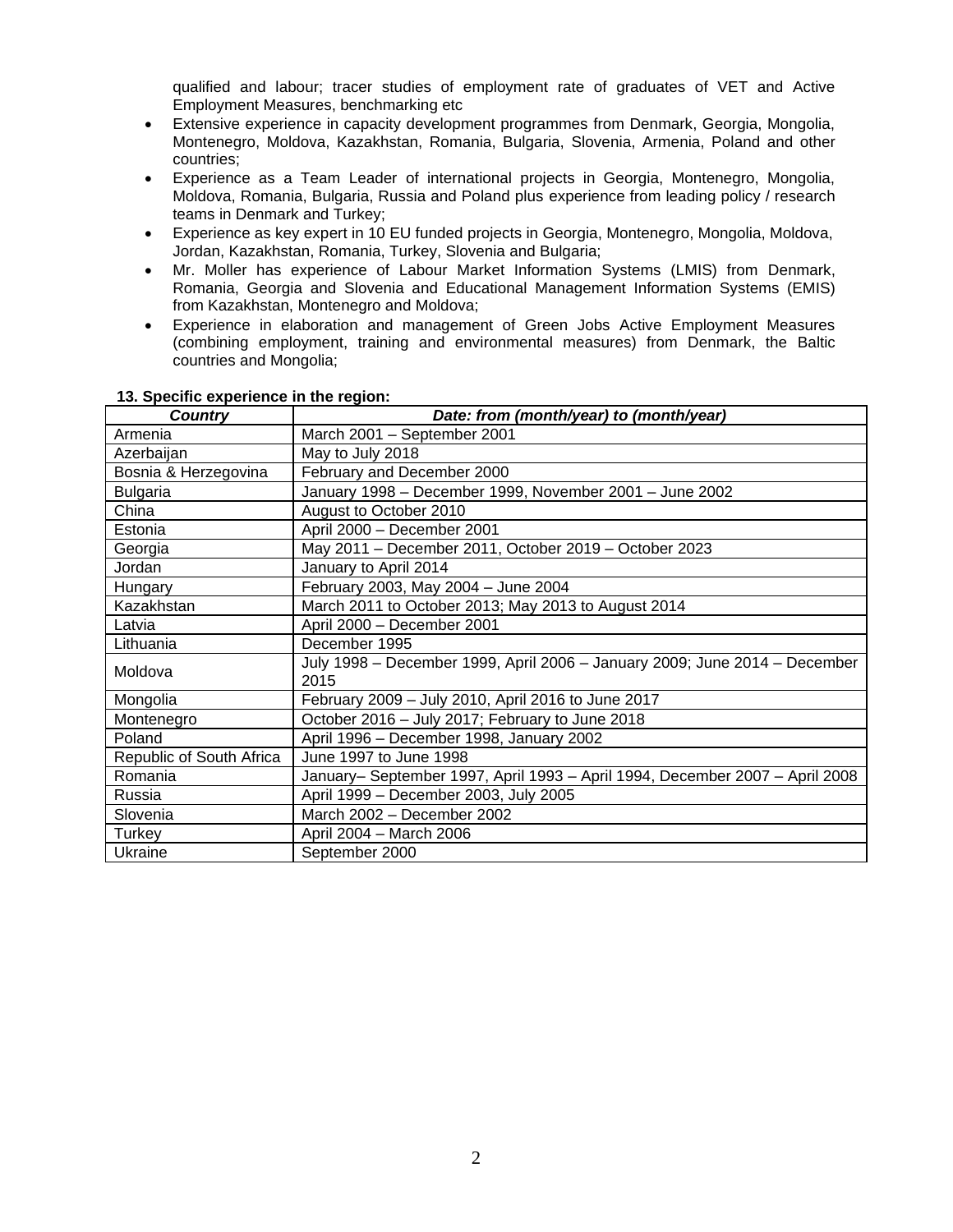# **14. Professional experience**

| #  | Date                                           | Location              | Company                                                                                                                                                    | Position                                             | Description                                                                                                                                                                                                                                                                                                                                                                                                                                                                                                                                                                                                                                                                                                                                                                                                                                                               |
|----|------------------------------------------------|-----------------------|------------------------------------------------------------------------------------------------------------------------------------------------------------|------------------------------------------------------|---------------------------------------------------------------------------------------------------------------------------------------------------------------------------------------------------------------------------------------------------------------------------------------------------------------------------------------------------------------------------------------------------------------------------------------------------------------------------------------------------------------------------------------------------------------------------------------------------------------------------------------------------------------------------------------------------------------------------------------------------------------------------------------------------------------------------------------------------------------------------|
|    | $[from - tol]$                                 |                       |                                                                                                                                                            |                                                      |                                                                                                                                                                                                                                                                                                                                                                                                                                                                                                                                                                                                                                                                                                                                                                                                                                                                           |
| 37 | 15-03-2021<br>to<br>15-07-2021<br>(16 WD)      | Georgia               | Sequa<br>Project director<br>Daniel Strube<br>Daniel.strube@sequa.de                                                                                       | <b>STE Labour</b><br>Market<br>Analysis              | GIZ project: "Promotion of the Involvement of Private Sector Organisations"<br>Assist Georgian Chamber of Commerce and Industry (GCCI) and five sector Associations<br>(Georgian Wine producers Association (GWA), Georgian Tourism Association (GTA), Georgian<br>Logistics Association (GLA), Information Technology Association of Georgia (ITAG) and<br>Infrastructure Construction Companies Association of Georgia (ICCA) plan and implement sector<br>skills need assessment analysis with the aim to narrow the gap between demand and supply of<br>skills now and in the near future.<br>Questionnaires, Sampling, focus groups                                                                                                                                                                                                                                  |
| 36 | 03-10-2019<br>03-10-2023<br>$(300 \text{ wd})$ | Georgia               | <b>GOPA</b> consultants<br>Project director,<br>Nikolay Sapundzhiev,<br>Nikolay.Sapundzhiev@gopa.de                                                        | <b>KE3 Labour</b><br>Market<br>Analysis              | EC project: 'TA to Skills Development for Matching Labour Needs in Georgia'<br>Assisting the MoESD comply with the SRPC variable performance indicators related to LMA<br>(Sector Skills Anticipation analysis of 2 sectors and a 5-year forecast of the labour market<br>balance for the whole economy);<br>Elaboration of a Labour Market Information Data Warehouse collecting digital data from different<br>Ministries and Agencies to monitor and forecast the balance for skills;<br>Assist Enterprise Georgia carrying in an SME analysis;<br>Assist the Ministry of Internally Displaced persons, Labour, Health and Social Assistance carry<br>out a skills need analysis of the health sector;<br>Assist upgrading of EMIS and LMIMS portals for the MoESC and MoIDPLHSA;<br>Involvement of Social Partners in the design, implementation and analysis of LMI; |
| 35 | 05-07/2018<br>$(30 \text{ wd})$                | Azerbaijan            | <b>NIRAS</b><br>Director of Programmes,<br><b>Biorn Hansson</b><br>bjorn.hansson@niras.com<br>Team Leader<br>Herman Sonneveld<br>hermansonneveld@yahoo.com | SSTE on<br>Governance<br>and<br>Management<br>of VET | EC project 'Support to Vocational Education and Training (VET) in Azerbaijan'.<br>Review VET system Key Performance Indicators (KPI) and recommendations for monitoring the<br>progress;                                                                                                                                                                                                                                                                                                                                                                                                                                                                                                                                                                                                                                                                                  |
| 34 | 02-06/2018<br>$(15 \text{ wd})$                | Montenegro            | Transtec<br>Asel Omoeva, Senior Project<br>Manager<br>aomoeva@transtec.be                                                                                  | International<br>expert                              | ETF project 'Support to training of trainer of in-company mentors in Montenegro'.<br>Conducted a capacity development workshop on design of in-company mentor's profile and the<br>training programme for in-company mentors; designed the training materials; validation of the in-<br>company mentor's training programme;                                                                                                                                                                                                                                                                                                                                                                                                                                                                                                                                              |
| 33 | $10/2016 -$<br>07/2017<br>$(186 \text{ wd})$   | Montenegro            | <b>British Council</b><br>Country Director,<br>vanja.madzgalj@britishcouncil.me<br>Project manager,<br>Armen Cekic<br>armencekic@gmail.com                 | <b>Team Leader</b>                                   | EC project "Modernisation of the Educational Programmes and Teacher Training".<br>Worked on preparing: Guidelines on Skills Forecast - including a Tracer Study methodology<br>based on administrative records and an employer led database included in the EMIS database<br>for in-company training and capacity building of tri-partite Sector Commission members and<br>secretariats:                                                                                                                                                                                                                                                                                                                                                                                                                                                                                  |
| 32 | 04-05/2016<br>04-05/2017<br>$(55 \text{ wd})$  | Mongolia<br>and China | <b>HCL</b> consultants<br>G.N. Craze, Tech. Director,<br>+302109240885<br>Project director, Julian Cassavetti<br>Julian.cassavetti@hcl-<br>consultants.com | Team Leader                                          | EC project "Ex-ante evaluation (Baseline study) and Monitoring of the project 'Support to<br>Employment Creation in Mongolia (SECiM)"<br>Engaged in: preparing a baseline study of the current state of art within the Mongolian<br>Employment Policy using LFS ISCED data and other available labour market statistics, labour<br>market settings/ management, employment services and offices; review of the structure and<br>characteristics of the labour force; supporting and preparing recommendations for the<br>Employment Policy Implementation and Coordination Department of the Ministry of Labour;                                                                                                                                                                                                                                                          |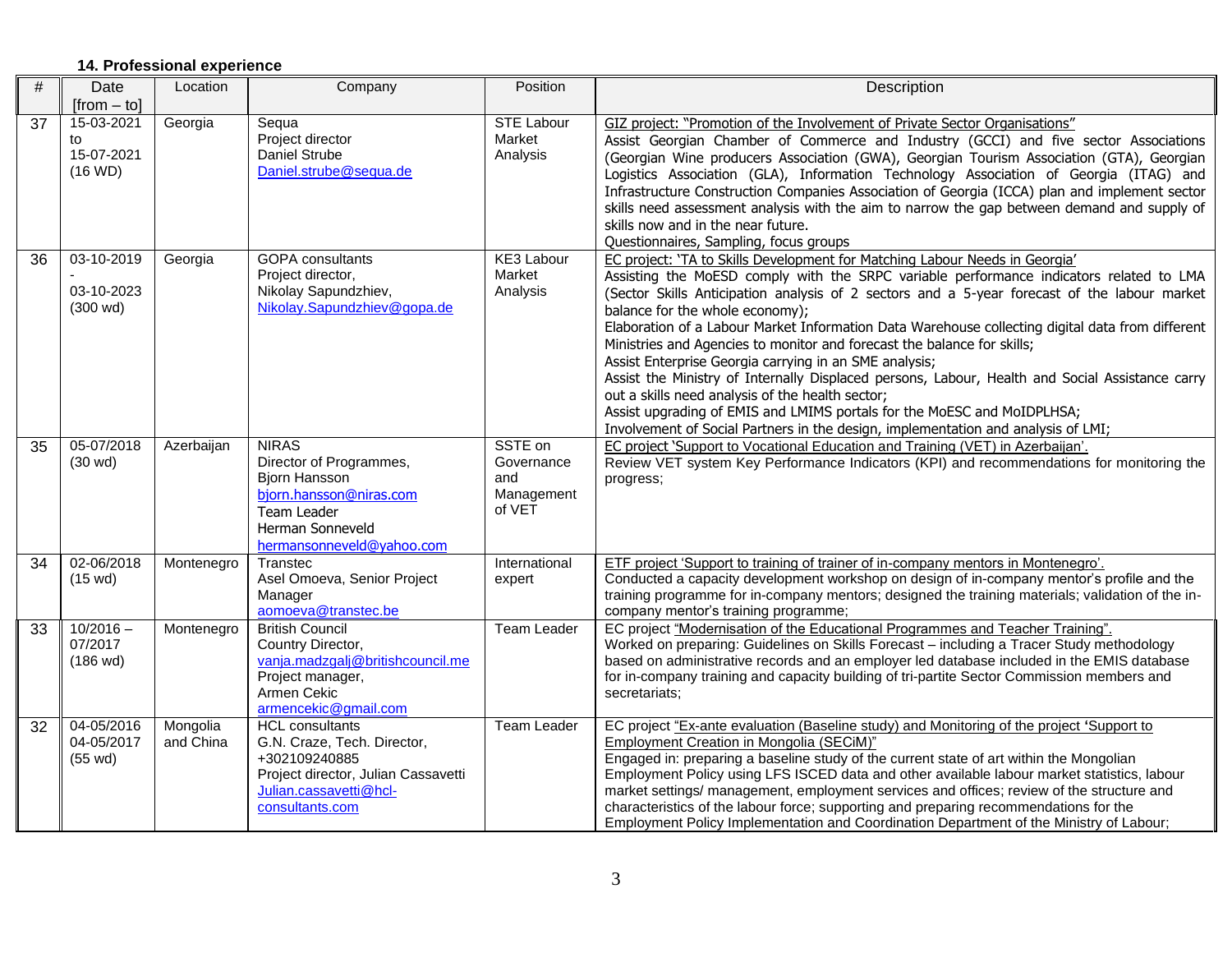|    |                                                                                                                                                                                          |            |                                                                                                                                                                   |                                                                         | Monitoring the progress in implementation of the project and achievement of the indicators after<br>one year.                                                                                                                                                                                                                                                                                                                                                                                                                                                                                                                                                                                                                                                                                                                                                                                                                                                 |
|----|------------------------------------------------------------------------------------------------------------------------------------------------------------------------------------------|------------|-------------------------------------------------------------------------------------------------------------------------------------------------------------------|-------------------------------------------------------------------------|---------------------------------------------------------------------------------------------------------------------------------------------------------------------------------------------------------------------------------------------------------------------------------------------------------------------------------------------------------------------------------------------------------------------------------------------------------------------------------------------------------------------------------------------------------------------------------------------------------------------------------------------------------------------------------------------------------------------------------------------------------------------------------------------------------------------------------------------------------------------------------------------------------------------------------------------------------------|
| 31 | $06/2014 -$<br>12/2015<br>$(19$ wm $)$                                                                                                                                                   | Moldova    | <b>GOPA</b> consultants<br>Project director, Werner Trutt<br>Werner.trutt@gopa.de                                                                                 | <b>Team Leader</b>                                                      | "Support for the VET sector in the Republic of Moldova".<br>Assist the Government of Moldova in implementation of a structural reform in VET and establish<br>sector committees to improve the social dialogue in the most important economic sectors;<br>Engaged in preparing: a new financing mechanism for the VET institutions based on monitoring<br>objective performance criteria (relevance, efficiency, attractiveness); Institutional Development<br>Strategies and Action Plans; Strengthening Public-Private-Partnership at the institutional level;<br>Strengthen the capacities of the stakeholders' involved in the 25 million Euro VET Sector Policy<br>Support Programme (SPSP)                                                                                                                                                                                                                                                              |
| 30 | 28-01-2014<br>$-10-04-$<br>2014<br>$(45 \text{ wds})$                                                                                                                                    | Jordan     | <b>CfBT Education Trust</b><br>Team Leader, Niels Peter Jensen<br>n.p.jensen@hotmail.com                                                                          | KE <sub>2</sub><br>Senior<br>Educational<br>Expert                      | 'Support to elaboration of a Budget Employment and TVET Sector Support Programme for the<br>Jordanian government covering the period 2015-2019':<br>2 participatory consultation workshops of one-day duration; A final draft programme Action Fiche<br>defining future programme intervention; A final draft financing agreement, including all annexes<br>such as TAPs (performance indicators and methods of measuring progress) and a revised log-<br>frame:                                                                                                                                                                                                                                                                                                                                                                                                                                                                                              |
| 29 | 22-05-2013<br>$-08 - 2014$<br>$(40$ wds)                                                                                                                                                 | Kazakhstan | Nelea aps<br>Financed by the GoK via JSC<br>Information-Analytical Centre for<br><b>Employment Issues</b><br>Vice President Alexandr Duranov<br>dauranov@enbek.kz | Team Leader                                                             | Development of recommendations to improve the system of occupation classification, including<br>the system of determining and forecasting the labour market demand in human resource for the<br>medium term<br>Draft improved occupation classificatory - Transforming the national ISCO88 to ISCO08<br>standards and adding digits 5, 6 and 7 digits to the international 4 digits levels<br>Methodology to new occupation classification combining the ISCO08 standard with the German<br>KIdB occupational classificatory,<br>Model to forecast the labour market demand in human resources by occupation (ISCO08)<br>Comparative report on forecast models in different countries;<br>Recommendations for creation and implementation of the system for forecasting labour market<br>demand in human resources for the medium term (Using ISCED population forecast data<br>combined with benchmarking of employment (ISIC and ISCO) and scenario models) |
| 28 | 23.03.2011-<br>08.04.2011<br>13.08.2011-<br>27.08.2011<br>17.10.2011-<br>29.10.2011<br>(4 missions<br>of $42$<br>working<br>days in<br>total)<br>04/2012-<br>10/2013<br>$(18 \text{ w})$ | Kazakhstan | GOPA worldwide consultants<br>Martin Jeglitza, former Director,<br>mj@mindsetforchange.eu<br>Team leader, Thomas Lux<br>thomas.lux@giz.de                         | Sector<br>Qualifications<br><b>Frameworks</b><br>Expert<br>Key Expert 2 | "Support to Vocational Education and Training Reform":<br>Responsible for coordination, supervision and management of the following components: 1.<br>Strategic Development - Public Private Partnership at National, Sector and Regional level; 2.<br>Cooperative VET School Management - Management by Objectives and Public Private<br>Partnership at institutional level; 3. Internships and study visits. Capacity building in<br>understanding and utilisation of ISCO, ISCED, ISIC and NQF for analytical and administrative<br>purpose of skills matching and anticipation.                                                                                                                                                                                                                                                                                                                                                                           |
| 27 | 04/2011-<br>12/2011<br>$(64 \text{ wd})$                                                                                                                                                 | Georgia    | Lambard Management<br>Consultants<br><b>Managing Director</b><br>Jim Fitzgerald<br>ifitz@lambard.ie                                                               | Team Leader                                                             | EC project "Monitoring of the Implementation by the Government of Georgia of the VET Sector<br>Policy Support Programme (SPSP)".<br>Assessment and implementation of capacity building and training needs of the MES and its<br>Agencies - including the national VET council and its working groups; drafting ToR for a new TA<br>project; monitoring of the Progress of the SPSP within TVET, Manual on Labour market demand                                                                                                                                                                                                                                                                                                                                                                                                                                                                                                                                |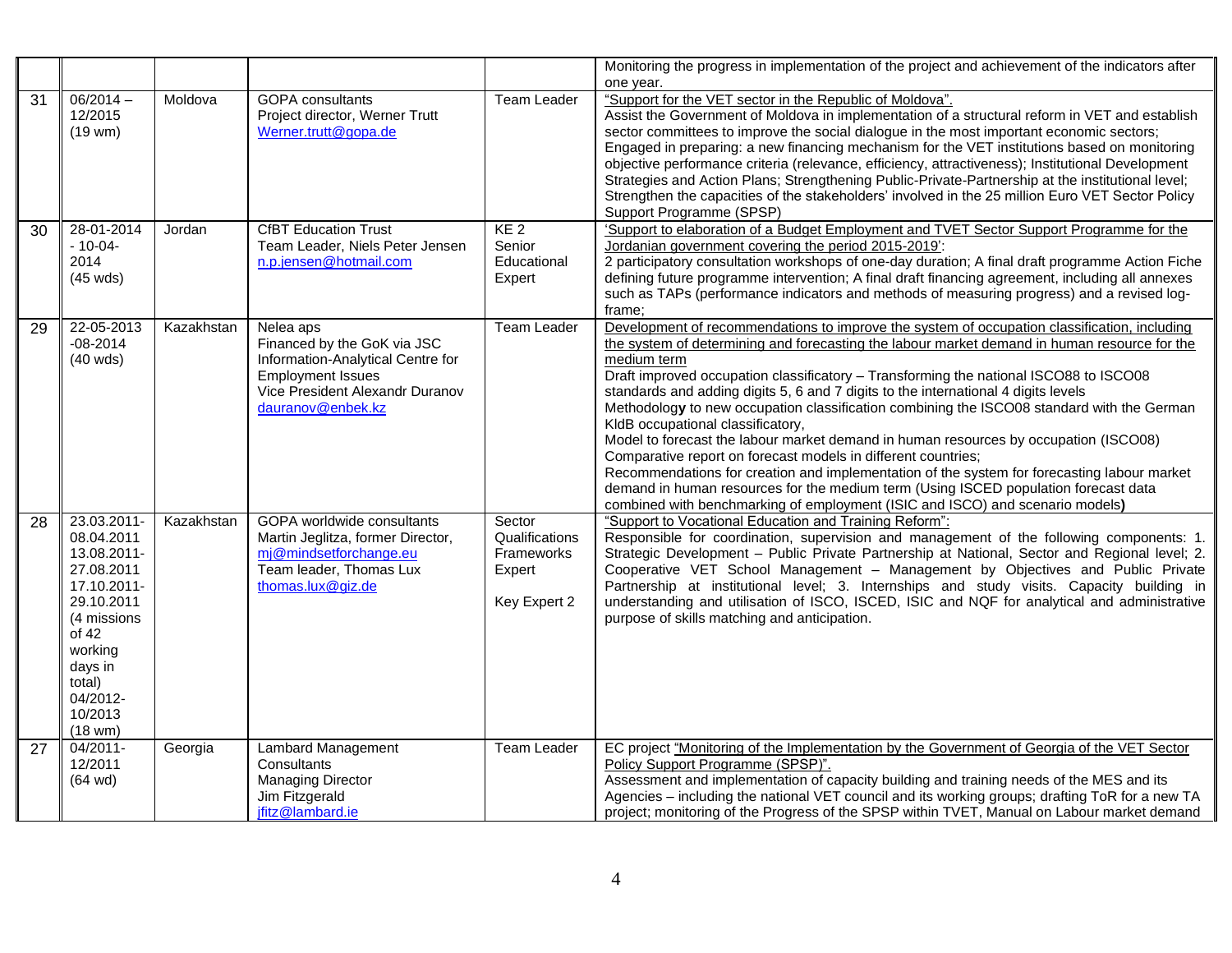|    |                                                      |                       | Project Manager, EUD Georgia<br>Nino.KOCHISHVILI@eeas.europa.<br>eu                                                                                                                                      |                                                                                                                         | and tracer study analysis                                                                                                                                                                                                                                                                                                                                                                                                                                                                                                                                                                                                                                                                                                                                                                                                                                                     |
|----|------------------------------------------------------|-----------------------|----------------------------------------------------------------------------------------------------------------------------------------------------------------------------------------------------------|-------------------------------------------------------------------------------------------------------------------------|-------------------------------------------------------------------------------------------------------------------------------------------------------------------------------------------------------------------------------------------------------------------------------------------------------------------------------------------------------------------------------------------------------------------------------------------------------------------------------------------------------------------------------------------------------------------------------------------------------------------------------------------------------------------------------------------------------------------------------------------------------------------------------------------------------------------------------------------------------------------------------|
| 26 | 04-08-2010<br>$/30-10-$<br>2010<br>$(30 \text{ wd})$ | China                 | Hifab International AB<br>Team Leader<br>Alina Maric<br>Alina.maric@home.se                                                                                                                              | Training<br>expert                                                                                                      | SIDA project: International training program, Project management course.<br>2 two-week training sessions where 60 (30+30) staff members of Ministry of Finance and<br>Commerce and regional departments of the Ministry has been trained in Project Management in<br>Guizhou and Chongqing provinces;<br>The training included a module on Monitoring and Evaluation related to LFA variables<br>(Performance: objectives / Impact; Effectiveness: Objectives / Outcomes; Efficiency: inputs /<br>outputs). The participants elaborated specific project proposals to support economic growth in<br>their region.                                                                                                                                                                                                                                                             |
| 25 | $02/2009 -$<br>07/2010<br>$(18 \text{ w})$           | Mongolia              | <b>GOPA</b> worldwide consultants<br>Martin Jeglitza, former CEO<br>mj@mindsetforchange.eu                                                                                                               | Team Leader                                                                                                             | MCC financed "Technical and Vocational Education and Training programme 'Policy and<br>Operational Framework Reform' project".<br>Responsible for: day-to-day management of the project; establishment of a legal and financial<br>framework for a Public-Private-Partnership Managed demand driven TVET system - including a<br>tripartite National VET council, 3 Sector VET Councils and 3 Regional VET Councils and a<br>National VET Agency to support the Social Dialogue and a demand driven VET system;<br>streamlining of the legal and regulatory framework; capacity building activities for key<br>stakeholders ranging from Members of Parliament to VET institution managers, advising<br>managers of employers' associations and large enterprises - including training in using Labour<br>Market Information (LFS and LMIS) for VET planning and monitoring); |
| 24 | $12/2007 -$<br>05/2008<br>$(71 \text{ wd})$          | Romania               | Aarhus Technical College,<br>Ellen Jeppesen, Senior<br>Consultant, +4589373533<br>Project manager WYG<br>Ms. Gabriela Platon<br>gabiplaton@yahoo.com<br>Team Leader, Ian Hume<br>lan.hume@btinternet.com | International<br>Expert on<br><b>Labour Market</b><br>and Sector<br>Development<br>and labour<br>market<br>intelligence | EC funded 'Technical Assistance for Institutional Building in the TVET sector, Romania'.<br>The main tasks: conduction studies on labour markets (skills mismatch and anticipation) and<br>sectors; updating of 8 Regional Education 'Action Plans and 42 Local Educational Action Plans;<br>updating of 8 Regional Labour Market Analysis; elaboration and implementation of a Monitoring<br>and Evaluation system for the Regional Education Action Plans and Local Education Action<br>Plans:                                                                                                                                                                                                                                                                                                                                                                              |
| 23 | $01/2006 -$<br>04/2009<br>$(25 \text{ w})$           | Moldova               | <b>Hifab International AB</b><br>Former CEO, Bertil Oskarsson<br>bertil.a.oskarsson@gmail.com                                                                                                            | <b>Team Leader</b>                                                                                                      | SIDA project 'Support to the Development of the Vocational Education System in Moldova'.<br>Responsible for: supporting the Ministry of Education and Youth, assigned in charge for VET<br>reform; elaboration of a National VET strategy and Action Plan; enhanced Social Dialogue in<br>VET via establishment and capacity building of stakeholders in VET Sector Committees and a<br>National VET Council, drafting Strategy and Action Plan for minimising the drop-out rate;<br>participation in elaboration of a NQF.                                                                                                                                                                                                                                                                                                                                                   |
| 22 | $04/2004 -$<br>03/2006<br>(2 wy)                     | Turkey                | Hifab International AB<br>Former director, Bertil Oskarsson<br>bertil.a.oskarsson@gmail.com                                                                                                              | KE3<br><b>Lead Policy</b><br>Consultant                                                                                 | EC funded 'Active Labour Market Policy / Support to the Turkish Employment Organisation<br>ISKUR'.<br>Elaboration of 25 labour market analysis - national, regional, sectoral using household surveys,<br>enterprise questionnaires, focus groups, forecasts based on LFS and ISCED, elaboration of a<br>National HRD strategy, assistance to elaboration of the JAP/NAP; elaboration of a business plan<br>for the Turkish Public Employment Service (ISKUR); strengthening of provincial social dialogue;<br>cooperation with Private Employment Agencies, recommendations for enhanced administrative<br>efficiency at regional level;                                                                                                                                                                                                                                     |
| 21 | 01-06-2005<br>$/01-07-$<br>2005<br>$(5 \text{ wd})$  | Russian<br>Federation | Nelea aps<br>COE project<br>Alexander Kostanayan<br>Alexander.kostanyan@gmail.com                                                                                                                        | Trainer                                                                                                                 | 'Labour Market Analysis'<br>Elaboration and implementation of a one-week Capacity Building program in labour market<br>analysis and forecast for 30 staff members of the Federal Employment Service HQ and in the<br>Vladimir and Ivanovo regions.                                                                                                                                                                                                                                                                                                                                                                                                                                                                                                                                                                                                                            |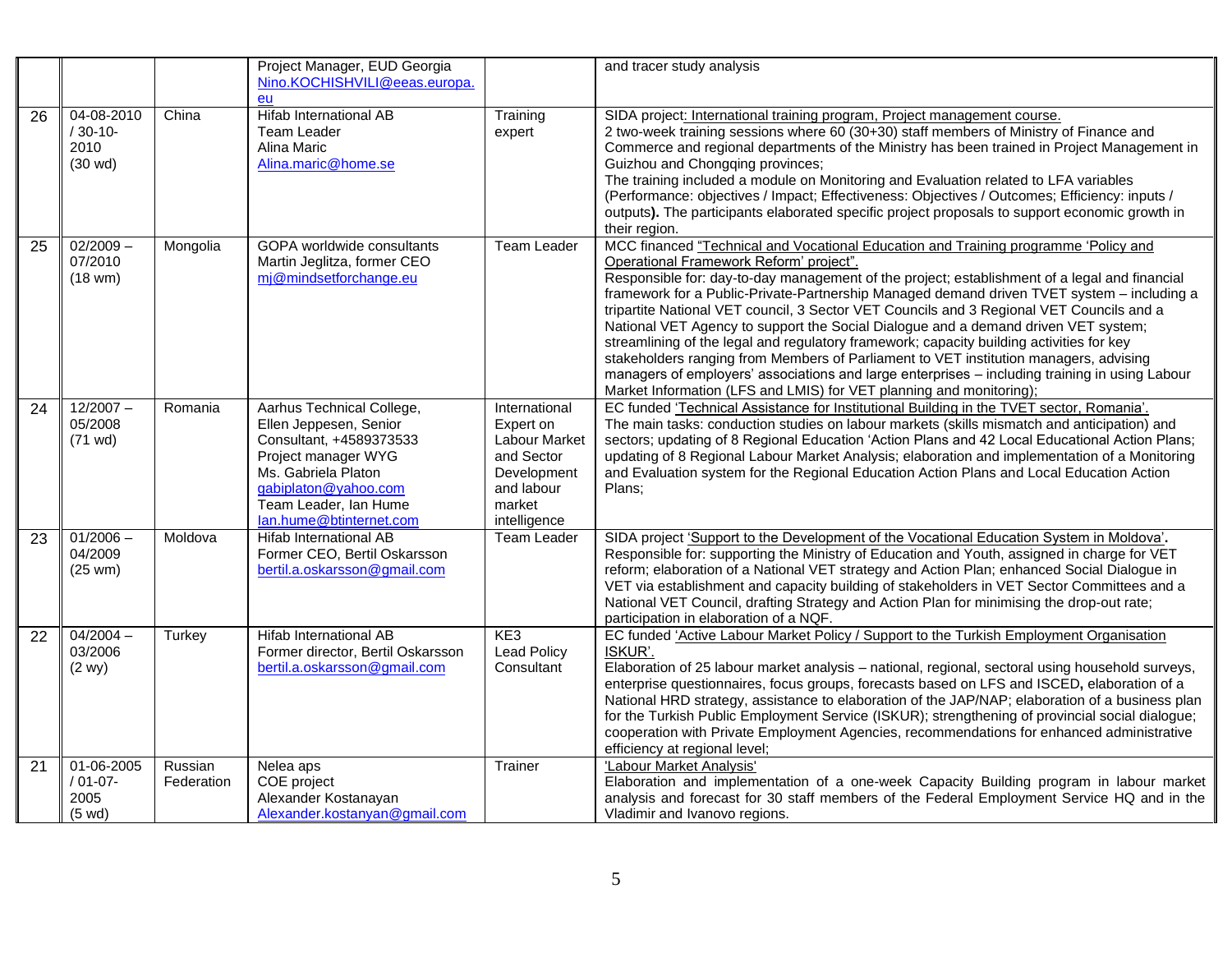| $\overline{20}$ | 01-05-2004<br>- ongoing                               | Denmark                               | Nelea aps.<br>www.nelea.dk<br>Director, Lise Wichmann Hansen                                                               | Partner and<br>Senior Labour<br><b>Market Expert</b> | Long and short-term assignments<br>Budgeting and planning using Excel<br>Writing technical proposals                                                                                                                                                                                                                                                                                                                                                                                                                                                                                                                                                                                                                                                                               |
|-----------------|-------------------------------------------------------|---------------------------------------|----------------------------------------------------------------------------------------------------------------------------|------------------------------------------------------|------------------------------------------------------------------------------------------------------------------------------------------------------------------------------------------------------------------------------------------------------------------------------------------------------------------------------------------------------------------------------------------------------------------------------------------------------------------------------------------------------------------------------------------------------------------------------------------------------------------------------------------------------------------------------------------------------------------------------------------------------------------------------------|
| 19              | 01-02-2003<br>$/01 - 11 -$<br>2003<br>$(9 \text{wm})$ | Russia                                | Lise.wichmann@nelea.dk<br><b>Hifab International AB</b><br>Team Leader<br>Alina Maric<br>Alina.maric@home.se               | Key Long-<br>Term<br>Employment<br>Expert            | EC project: 'Integration of Former Military Service men into Civil Society III'.<br>In connection with turning the Russian army into a professional army thousands of military<br>service men would be dismissed from what they always considered a life-long living in barrack<br>with their families. The task comprised: Collection of information related to the labour market in<br>three regions and analysis of the servicemen's professional profile. In 4 oblasts, selection of an<br>institution dealing with employment for the delivery of re-employment services: elaboration of the<br>evaluation procedure, organisation of the selection process, lay-out of the conditions for sub-<br>contracting, planning, implementation and evaluation of job fairs.         |
| 18              | 02/2003<br>(Part time)                                | Hungary                               | Public Employment Service in<br>Denmark<br>J.B. Andersen<br>+4570102626<br>Team Leader Bent Dupont<br>dupont@karby.dk      | <b>Short Term</b><br>Expert and<br>Advisor           | EC-PHARE Twinning Project 'Modernising the Hungarian Employment Service'.<br>Recommendation report on design of a new enterprise service model based on a user survey to<br>enterprises; elaboration of a model for Internet based Vacancy and CV bank matching demand<br>and supply;                                                                                                                                                                                                                                                                                                                                                                                                                                                                                              |
| 17              | 03/2002 -<br>12/2002<br>$(9$ wm $)$                   | Slovenia                              | PES Denmark / COWI consult<br>Director, Peter G. Madsen;<br>PGM@cowi.dk                                                    | <b>Team Leader</b>                                   | EC project 'Building up the Labour Market Indicators System for following up the National<br>Employment Strategy and National Action Plan'.<br>Responsible for: supporting the Ministry of Labour, Family and Social Affairs in developing EU<br>comparable system of labour market indicators based on available statistics (LFS, ISCED,<br>NACE, ISCO etc), setting up the informational system and providing training; supporting the<br>smooth implementation of National Employment Action Plan; laboration of a manual for the<br>monitoring the indicators based on administrative records - including employment rates; gender,<br>age groups and specific target groups (disabled and long term unemployed). Capacity building;<br>procurement of equipment and software. |
| 16              | $11/2001 -$<br>07/2002<br>(Part time)                 | <b>Bulgaria</b>                       | Public Employment Service in<br>Denmark<br>Ms. Elina Natcheva-Skarby<br>elina.natcheva-<br>skarby@europarl.europa.eu       | <b>Team Leader</b>                                   | EC-Phare project 'Preparation of the Phare 2001 ESC - Labour Market Initiative (LMI) and<br>Social Inclusion (SI) Projects'<br>Responsible for: Labour Market analysis and ESF like project proposals for 4 NUTS2 regions -<br>including a feasibility study for a Business and Support Centre for Disabled, a Survey of<br>Business Opportunities for Self-employed and Family Business and a proposal for a One-stop<br><b>Business Support centre.</b>                                                                                                                                                                                                                                                                                                                          |
| 15              | $03/2001 -$<br>09/2001<br>(Part time)                 | Armenia                               | Lernia, Sweden<br>Former deputy director of the<br><b>Employment Service,</b><br>Nune Hovhannisyan<br>hovhannisyan@ilo.org | Short Term<br>Expert                                 | EC project: 'Labour Market Training Services'.<br>Labour market Monitoring. Training sessions for the staff of the Employment Service and VET<br>system in labour market monitoring. Visits to the regions.                                                                                                                                                                                                                                                                                                                                                                                                                                                                                                                                                                        |
| 14              | 01-02-2001<br>$/01-03-$<br>2002<br>(Part time)        | Kaliningrad,<br>Russian<br>Federation | NIRAS, Denmark<br>DANIDA project                                                                                           | <b>Team Leader</b>                                   | DANIDA project: 'Integrated Environmental Programme'.<br>Management of 5 Grant Scheme like projects combining environmental, employment and<br>training measures.                                                                                                                                                                                                                                                                                                                                                                                                                                                                                                                                                                                                                  |
| 13              | 01-12-2000<br>$/15-12-$<br>2000                       | Bosnia &<br>Herzegovin<br>a           | <b>Aarhus Technical College</b><br><b>EC-Phare project</b><br>Team Leader, Ellen Jeppesen<br>ej@ats.dk                     | <b>Short Term</b><br>Labour Market<br>Expert         | 'VET bridge project'.<br>Seminar on VET and the Labour Market, the Social Partners and Training Needs Assessment                                                                                                                                                                                                                                                                                                                                                                                                                                                                                                                                                                                                                                                                   |
| 12              | 01-09-2000                                            | Ukraine                               | Lernia, Sweden                                                                                                             | Short Term                                           | 'VET reform in Ukraine'.                                                                                                                                                                                                                                                                                                                                                                                                                                                                                                                                                                                                                                                                                                                                                           |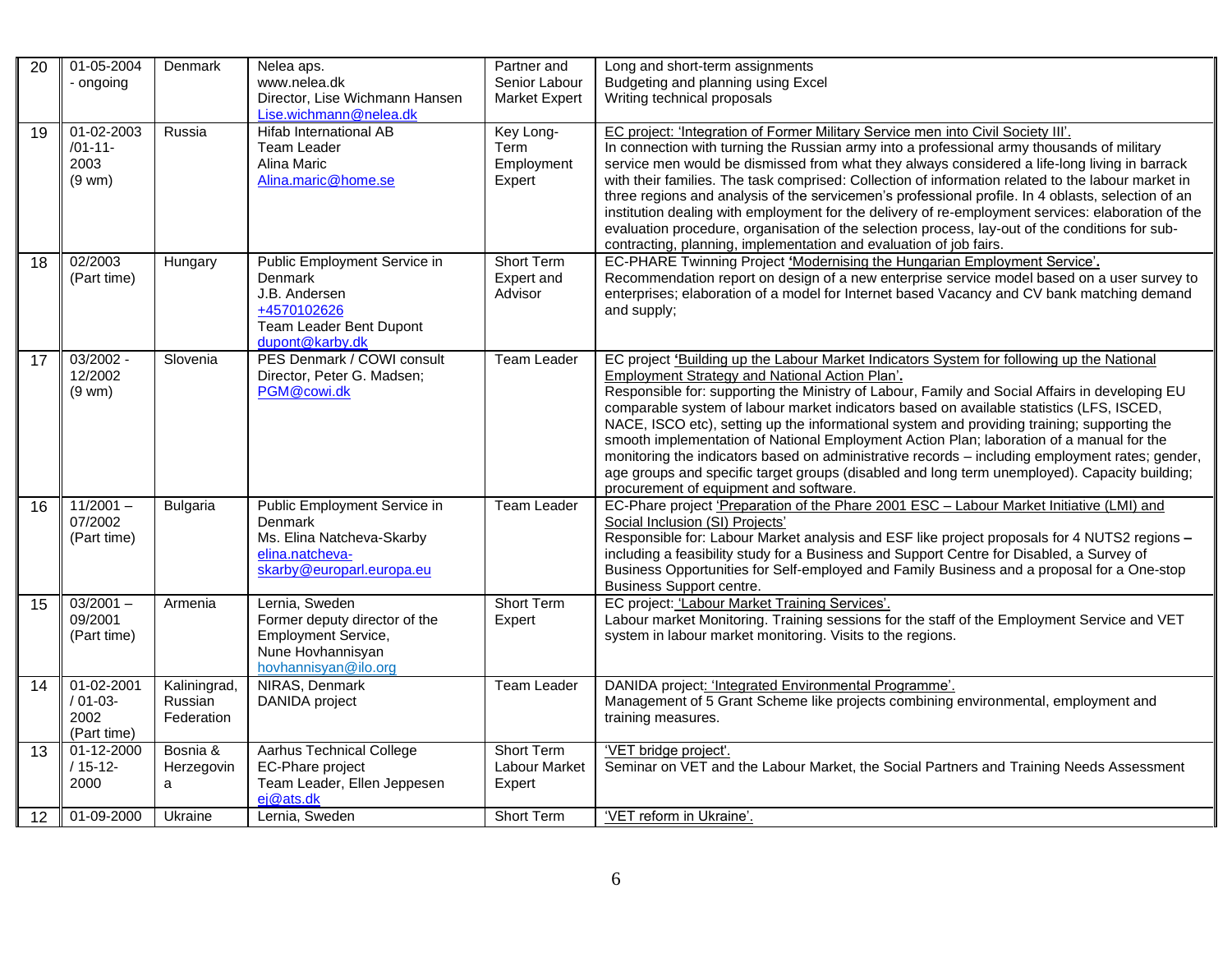|    | $(15 \text{ wd})$                              |                                        | EC-ETF project<br>CEO, Bert. Oskarsson<br>bertil.a.oskarsson@gmail.com                                               | Expert                                                               | Staff Training in labour market monitoring                                                                                                                                                                                                                                                                                                                                                                                                                                                                                                                                                                                                                                                                                                                                                                                                                                                                                                                             |
|----|------------------------------------------------|----------------------------------------|----------------------------------------------------------------------------------------------------------------------|----------------------------------------------------------------------|------------------------------------------------------------------------------------------------------------------------------------------------------------------------------------------------------------------------------------------------------------------------------------------------------------------------------------------------------------------------------------------------------------------------------------------------------------------------------------------------------------------------------------------------------------------------------------------------------------------------------------------------------------------------------------------------------------------------------------------------------------------------------------------------------------------------------------------------------------------------------------------------------------------------------------------------------------------------|
| 11 | $04/2000 -$<br>12/2001<br>(Part time)          | Latvia and<br>Estonia                  | Public Employment Service in<br><b>Denmark</b><br>Project Director, Jesper Karup<br>Petersen;<br>JPK@cowi.dk         | Assistance<br>Project<br>Manager /<br>Advisor                        | DANIDA project 'Strengthening the Environmental Awareness in Vocational Training and<br>Unemployment Measures'.<br>Responsibility for: recommendations for an organisational framework for combining employment,<br>training and environmental measures of a Grant Scheme type; design and implementation of<br>local projects; preparing Manual on Implementation of Eco-tourism projects supported by<br>employment and Training measures; supporting to Leonard project applications.                                                                                                                                                                                                                                                                                                                                                                                                                                                                               |
| 10 | $04/1999 -$<br>07/2000(Pa<br>rt time)          | Kaliningrad<br>Russian<br>Federation   | Public Employment Service in<br><b>Denmark</b><br>Project manager<br>Ms. Maria Chmireva<br>chmireva@koczn.koenig.su  | Project<br>Manager /<br>Advisor                                      | DANIDA project 'Labour Market Monitoring, Analysis and Forecasts'.<br>Responsibility for: Elaboration of manuals on different Labour Market forecast models and<br>implementation of analysis and forecasts. Staff training. The project established cross boarder<br>contracts to the Polish region of Olsztyn and a joint website for information sharing. Later,<br>Lithuania joined to project                                                                                                                                                                                                                                                                                                                                                                                                                                                                                                                                                                     |
| 09 | $07/1998 -$<br>12/1999<br>$(1 \frac{1}{2} wy)$ | Chisinau,<br>Moldova                   | Public Employment Service in<br>Denmark<br>Project Director Joergen<br>Damgaard<br>j-damgaard@mail.dk                | Long Term<br>Expert and<br>Component<br><b>Task Group</b><br>Manager | EC-EFT project 'Reform of the Moldovan Vocational and Training System'<br>Tripartite forums, recommendations for new VET activities based on labour market analysis and<br>forecasts, manuals                                                                                                                                                                                                                                                                                                                                                                                                                                                                                                                                                                                                                                                                                                                                                                          |
| 08 | $01/1998 -$<br>12/1999<br>(Part time)          | Sofia and<br>Varna,<br><b>Bulgaria</b> | Public Employment Service in<br>Denmark<br>Ms. Elina Natcheva-Skarby<br>elina.natcheva-<br>skarby@europarl.europa.eu | <b>Short Term</b><br>Expert and<br>Advisor                           | DANIDA project 'Institutional Capacity Building of Governmental and Regional Labour Market<br>Institutions and Adult Training Institutions'<br>Conducted capacity building of Governmental and Regional Labour Market Institutions and Adult<br>Training Institutions on Labour Market analysis and leading the social dialogue.                                                                                                                                                                                                                                                                                                                                                                                                                                                                                                                                                                                                                                       |
| 07 | $06/1997 -$<br>06/1998<br>(Part time)          | Republic of<br>South<br>Africa         | Public Employment Service in<br>Denmark<br>Mr. Thabani Mazibuko<br>Thabani.Mazibuko@labour.gov.za                    | Advisor and<br>Short-Term<br>Expert                                  | DANIDA project 'Provincial Skills Development Pilot Project'<br>Prepared recommendations for 8 new learner ships according to the NQF based on labour<br>market need assessment among enterprises and the qualification profiles of the unemployed.<br>Implementation of the training based on tenders to local training providers.                                                                                                                                                                                                                                                                                                                                                                                                                                                                                                                                                                                                                                    |
| 06 | $01/1997 -$<br>04//1997<br>(Part time)         | Romania                                | Public Employment Service in<br><b>Denmark</b><br>Project Manger Gülten Safta-<br>Zecheria;<br>gulten@rnc.ro         | Short Term<br>Expert and<br>Advisor                                  | EC-PHARE project 'Programme on Active Employment Measures' (PAEM).<br>Responsible for: Establishment of a Temporary Labour Agency in Galati, Programmes for<br>disadvantaged job seekers. Establishment of the first Temporary Labour Agency offering part<br>time trained secretaries, translators and bookkeepers to enterprises and households during<br>peaks of work                                                                                                                                                                                                                                                                                                                                                                                                                                                                                                                                                                                              |
| 05 | $04/1996 -$<br>12/1998<br>(part time)          | Poland                                 | Public Employment Service in<br>Denmark<br>J.B. Andersen<br>+4570102626                                              | Quality<br>Manager and<br>Advisor                                    | DANIDA / SISA projects' "Services to Enterprises and Job seekers" and "Management by<br>Objectives in the Polish Public Employment Service"<br>Quality assurance, Project management, staff training. Elaborated a Manual on Services to<br>Enterprises and Job seekers                                                                                                                                                                                                                                                                                                                                                                                                                                                                                                                                                                                                                                                                                                |
| 04 | $04/1996 -$<br>04/2004<br>(full time           | Denmark                                | Public Employment Service in<br>Denmark<br>Former director J.B. Andersen<br>jba@bsanet.dk                            | Head of<br>section                                                   | Secretary to the tripartite Employment Council / Labour Market Economist<br>Responsible for quarterly skills need forecasts which was the basis for the Employment Councils<br>initiation of Active Employment Measures (annual budget 100 M Euro) to mitigate labour market<br>imbalances. Introduction of an internet-based enterprise questionnaire to a representative<br>sample of enterprises and elaboration of SAS statistical programmes to analyse the<br>development in the supply of skills. Together with Employers and trade unions elaborated the<br>Adult Apprenticeship scheme ensuring occupations experiencing bottlenecks quickly could be<br>supplied with qualified labour via upgrading with credit for in-formal and non-formal qualifications<br>while being substituted by subsidised unemployed job seekers with in-formal training (so-called<br>job rotation project). Elaboration and management of the so-called Green Activation grant |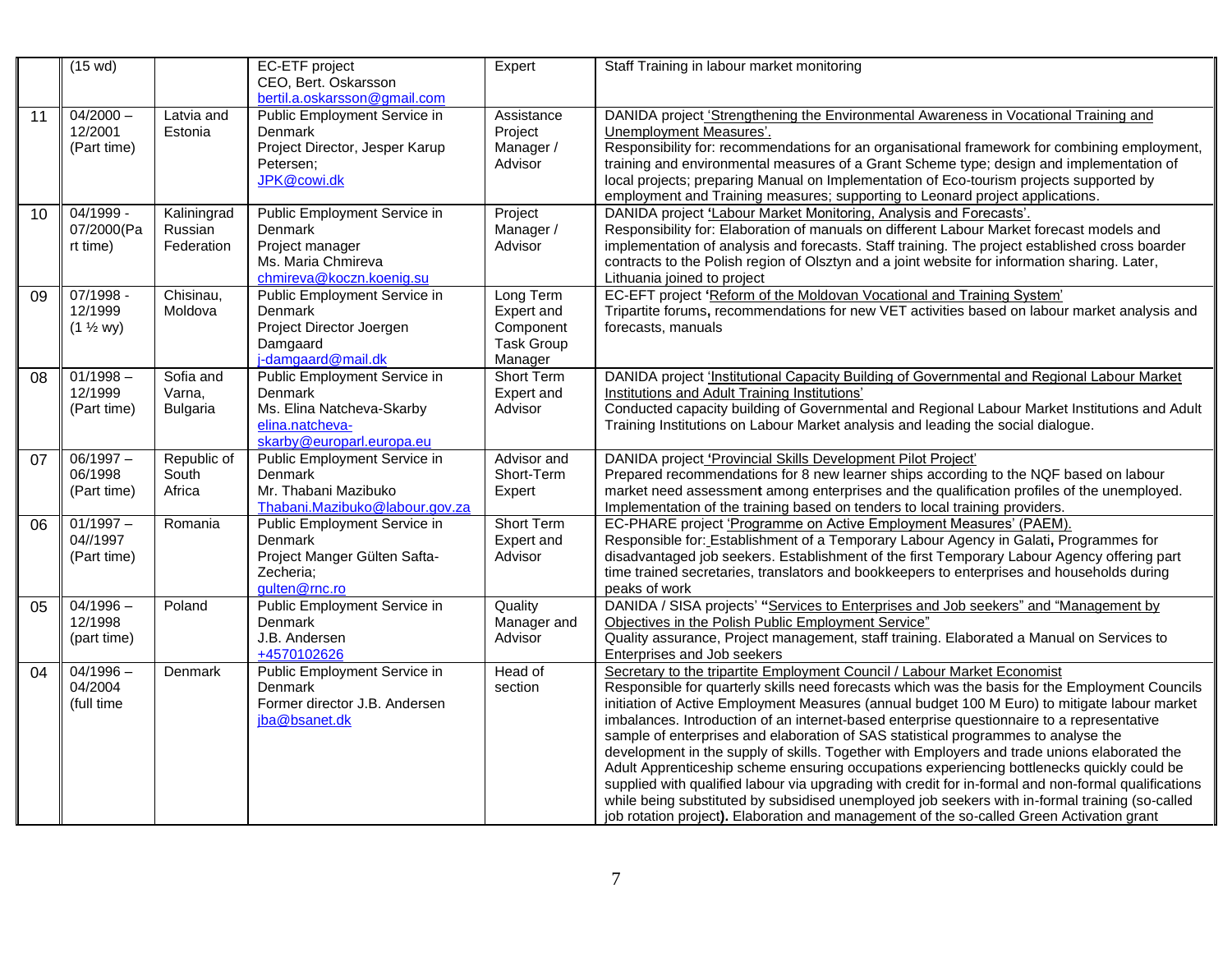| 03 | $04/1993 -$<br>04/1994                          | Bucharest,<br>Romania | COWI consult<br>Malene Sand Jespersen, Chief                                                                                              | Project<br>coordinator                              | scheme, where unemployed engineers were trained in environmental management and offered<br>their assistance to enterprises planning to get ISO 1400 certification or other environmental<br>certification.<br>Head of the income based International division of PES, Vejle<br>EC-PHARE project "Social Cost of Restructuring"<br><b>Project Management</b>                                                                                                                                                                                                                                                                                                                                                                                                                                                                                                                                                                                                                                                                                                                                                                                                                                                                                                                                                                                                                                                                                                                           |
|----|-------------------------------------------------|-----------------------|-------------------------------------------------------------------------------------------------------------------------------------------|-----------------------------------------------------|---------------------------------------------------------------------------------------------------------------------------------------------------------------------------------------------------------------------------------------------------------------------------------------------------------------------------------------------------------------------------------------------------------------------------------------------------------------------------------------------------------------------------------------------------------------------------------------------------------------------------------------------------------------------------------------------------------------------------------------------------------------------------------------------------------------------------------------------------------------------------------------------------------------------------------------------------------------------------------------------------------------------------------------------------------------------------------------------------------------------------------------------------------------------------------------------------------------------------------------------------------------------------------------------------------------------------------------------------------------------------------------------------------------------------------------------------------------------------------------|
|    | (1 w y)                                         |                       | PM, cowi@cowi.com<br>Former Minister of Labour,<br>Ms. Simona Marinescu;<br>Simona.marinescu@undp.org                                     |                                                     | Documentation of analytic tools - long- and short-term labour market needs forecast models;<br>Social Partners:<br>Social safety net;<br>Enterprise support services - Reorienting the Ministry of Industries from a management<br>institution to a service institution                                                                                                                                                                                                                                                                                                                                                                                                                                                                                                                                                                                                                                                                                                                                                                                                                                                                                                                                                                                                                                                                                                                                                                                                               |
| 02 | $04$ //1986 -<br>04/1996<br>$(9 wv + 8)$<br>wm) | Aarhus,<br>Denmark    | Public Employment Service in the<br>region of Aarhus<br>Former Director of Employment<br>Region Central, Palle Christiansen<br>pch@ams.dk | Head<br>of<br>section<br>Labour market<br>economist | Labour Market Monitoring and Forecasts, Planning, secretary to the tri-partite Regional Labour<br>Market Council, Capacity Building of new staff of the Employment Service and further training of<br>existing staff. Quarterly skills need forecasts, based surveys to enterprises combined with<br>forecast of the supply of skills based on trend analysis of the professions of registered<br>jobseekers. Analysis of skills need in different sectors - i.e. construction, clerks, chemical<br>industry, retail trade, the financial sector, drivers of good motor vehicles and manufacturing of<br>metal products and machinery using enterprise and jobseeker questionnaires (SPSS) and<br>available labour market statistics (LFS, employment and unemployment statistics by ISCO, ISED<br>and NACE codes. Planning and monitoring of Enterprise Services like enterprise visit by<br>Employment Consultants, new initiatives to obtain more vacancies via so-called job-shops,<br>coordination and information sharing of the Enterprise service offered by the Public Employment<br>Service, the Adult Training Centres and the Technical and Business Colleges in the region.<br>Considerations of cases of applications for work permission from enterprises for non- EU<br>employees, applications from enterprises for work-sharing temporary arrangements during<br>change-over of production and cases of mass-lay-offs, where outplacement service were<br>designed. |
| 01 | $10/1982 -$<br>04/1986<br>$(3 \frac{1}{2}$ wy)  | Esbjerg,<br>Denmark   | University Centre of South<br>Denmark<br>Former Assistant Professor.<br>Carsten Ulstrup Johansen<br>carsten ulstrup@hotmail.com           | Researcher                                          | Research reports on Regional Development with focus on Labour Market and Educational<br>issues:<br>Secretary to Open University;<br>Project on Regional Development in Denmark and Poland;<br>External consultant on Restructuring of the Administration of the Municipality of Esbjerg<br>Research reports based on questionnaires on Tracer study of graduates of teaching colleges,<br>continued and further education and training needs with the social field in the county of Ribe and<br>economic:                                                                                                                                                                                                                                                                                                                                                                                                                                                                                                                                                                                                                                                                                                                                                                                                                                                                                                                                                                             |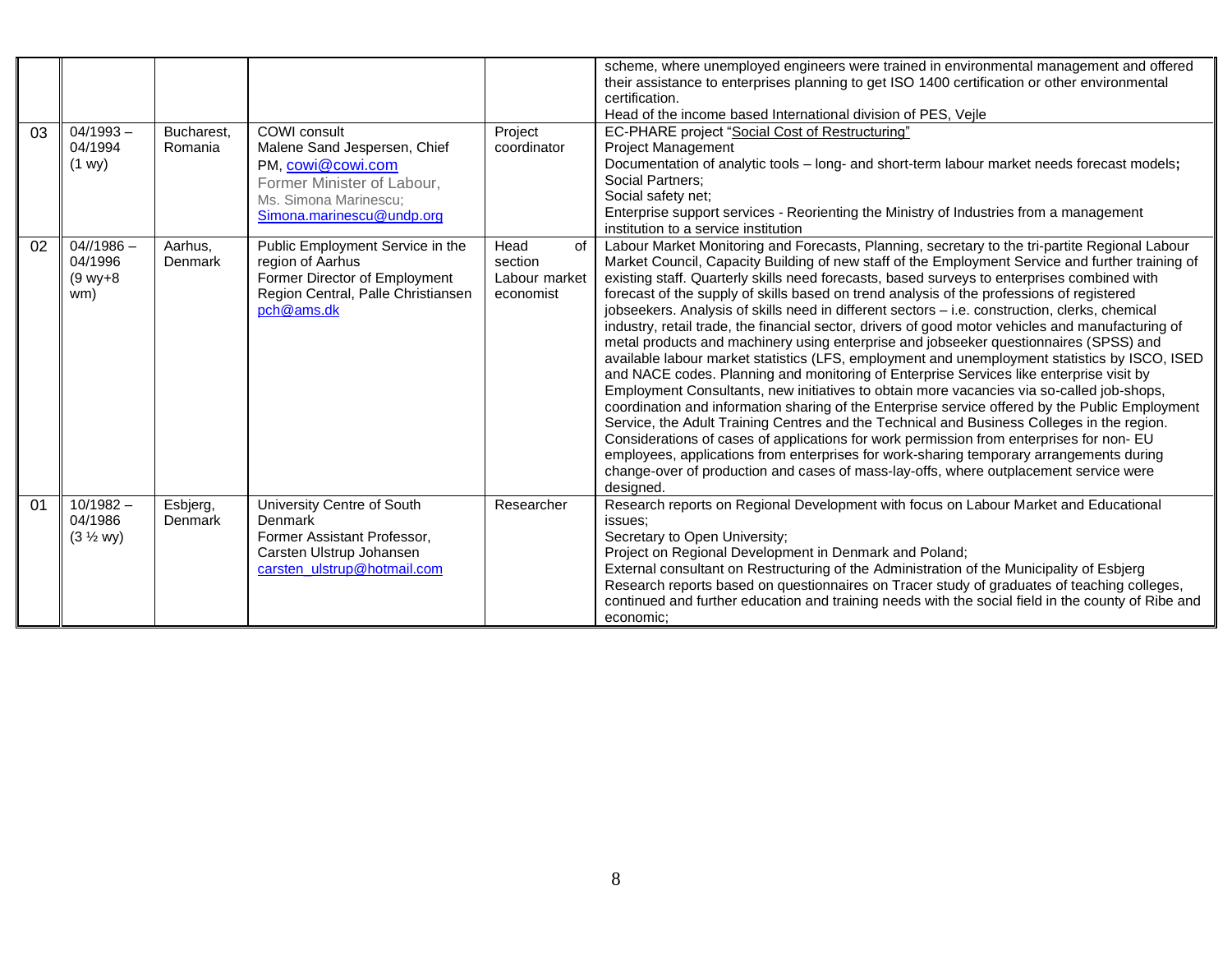#### **15. Other relevant information:** (e.g. Publications, etc)

Publications: Selected list:

"Guideline on Sector Skills Anticipation Analysis" Tbilisi, October 2020;

"Feasibility Study on establishing a Labour Market Information Data Warehouse in Georgia, Tbilisi, March 2020;

"Baseline and recommendation report on VET Management regulations in Azerbaijan", Baku 2018

"International Experience in internal VET management", Baku 2018;

"ETF profile of VET in-company mentors and training programme' Podgorica, 2018;

**"**Handbook with a set of instruments for LMA – including tracer study based on administrative records", Podgorica, November 2016;

"Template and Guideline for Sector Profile Reports, Sector Commission annual reports and action plans", Podgorica, January 2017;

**"**Guideline for EAM and Sector Commissions on updating, maintaining and utilising SKZ (ISCO)**",** Podgorica June 2017,

"Concept note for an Employer lead database focused on in-company training", Podgorica December 2016;

"Result Oriented Monitoring report on the SECiM project, Ulaanbaatar, June 2017;

"Baseline study on the Employment Promotion Policy in Mongolia and recommendations for the EU financed 'Support to Employment Creation in Mongolia' projects, Ulaanbaatar, 2016;

"International Experience in Labour Market Forecasts", Chisinau 2015;

"Study on labour market needs assessment in Moldova in terms of labour training in vocational-technical education", Chisinau 2015

"Handbook on Social Dialogue in VET Managemen**t**", Chisinau 2015

Action Fiche and financial Agreement for the EU Employment and HRD SPSP 2015 to 2018, Amman 2014

"Handbook and Toolbox for Cooperative VET School Management", Astana, July 2013

"Operational guide to elaboration of SQF and educational plans", Astana, 2011

"Handbook for private sector members of VET Councils", October 2009, Ulaanbaatar, GOPA Worldwide Consultants

"Manual on Labour market demand and tracer analysis in VET", Tbilisi, 2011

"Manual on Social Dialogue in VET", September 2009, Ulaanbaatar, GOPA Worldwide Consultants

"Action Plan for VET strategy in Moldova" September 2006, Chisinau, Hifab [\(www.moldvet.org\)](http://www.moldvet.org/))

25 different labour market analyses (sector and regional) in Turkey, Ankara 2005, (Focus groups analysis, Internet based sector analysis, Users satisfaction analysis, questionnaires etc)

"HRD strategy for Turkey" Ankara 2005, Hifab

"Guideline for Medium-term Labour Market forecasts model based on Benchmarking" PES Vejle, Kaliningrad 2000;

"Introduction to the 'Green activation' Programme", Vejle, October 2000

"Guideline for short-term Labour market forecasts" ATC, Chisinau, 1999

"Guideline for medium-term Labour market forecasts" ATC, Chisinau, 1999

"Guidelines for Regional Training Needs Analysis" AMU Centre West Zeeland, Varna, 1998

"Manual on Enterprise Service for the Public Employment Service" SBK Consortium, 1996